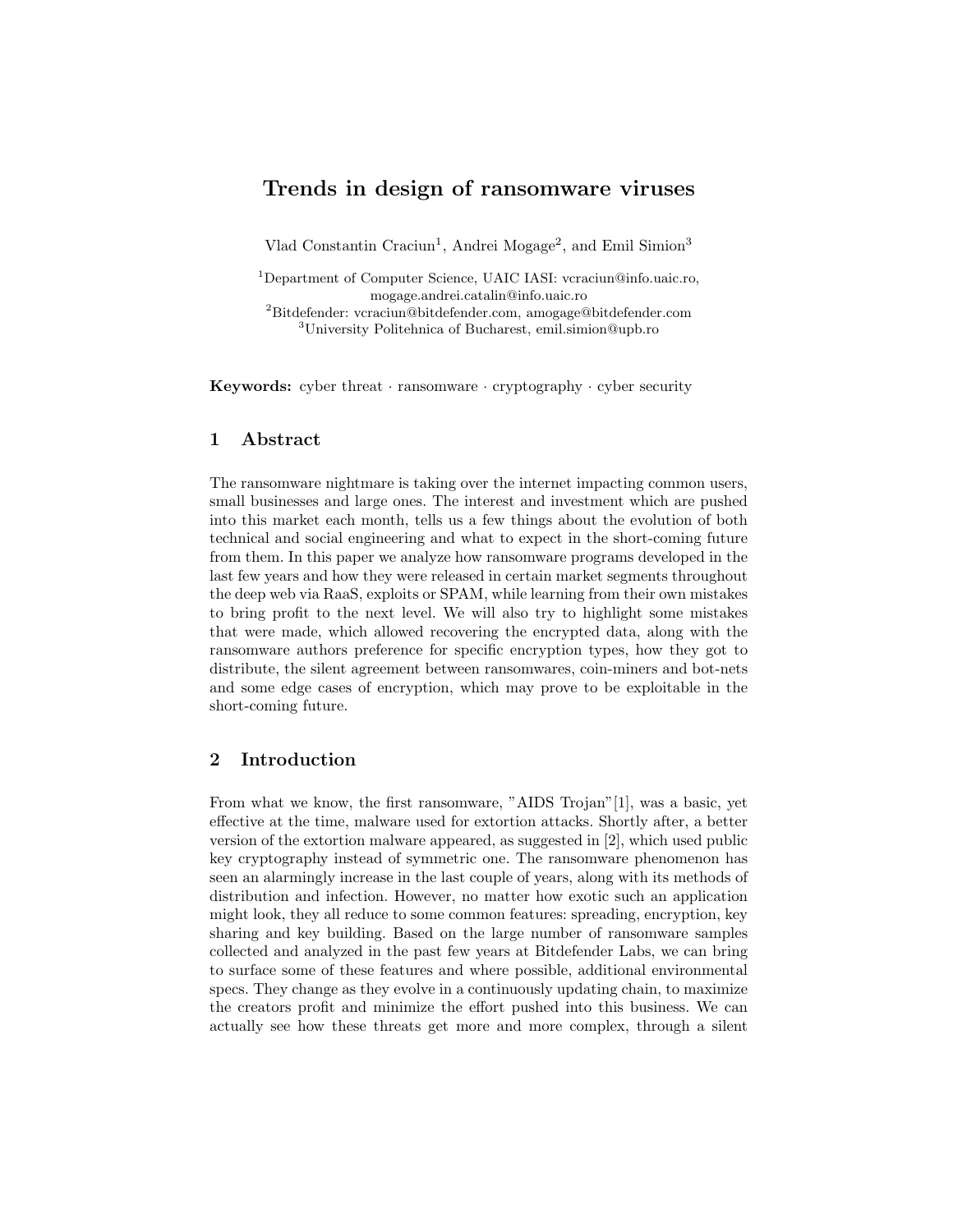agreement with malicious services provides on black market (Ex: packers, botnet delivery, spam delivery, etc.). Starting with the fall of 2016 we assist to some visible changes and agreements which take place:

- Troldesh / Crysis and another few ransomwares are now only distributed manually by hackers after they brute-force accounts of company users
- A trend in automating the monetizing system is to have a Ransomware As a Service for your ransomware, so common people will enroll to make money with a given ransomware
- More ransomwares make use of a well known bot-net (Emotet) packer to better protect their payload. This packer is known for its polymorphic cloud infrastructure
- Recent bot-nets just became a service providers for other threat creators and some of them like CoreBot is able to tell ransomware owners if the systems they were deployed on, belongs to companies or not in order to deploy the ransomware where their authors are guaranteed a high percent for the ransom payment
- By the fall of 2017 we have seen a mix between crypto currency miners and ransomwares and UIWIX is such a ransomware which at that time was deployed in certain conditions by Adylkuzz coinminer which among others like it, used the EternalBlue SMB exploit to spread in local area networks

# 3 Ransomware choice for spreading

Various means of distribution of infection have been seen throughout the entire ransomware phenomenon. One of the easiest and most common way is via spam. This includes emails, which contain malicious scripts, or documents, which download and run the malicious samples. Another way is to create fake websites (usually which include other phishing techniques) which will trick the user into downloading and running the file. Both of these can be combined with the fileless malware attack, where a malware sample would be loaded directly into memory, leaving no physical trace (i.e. on the disk).

Another frequent method is to exploit various security flaws found at software, operating system or hardware levels. A famous example is WannaCry ransomware, which would be distributed via EternalBlue exploit. This was based on a vulnerability at the Samba protocol, which allowed an attacker to inject malicious code remotely. Another example is the second version of SynAck ransomware, which uses Process Doppelgänging technique. This involves replacing the memory of a legitimate process through exploiting some Windows built-in functions (NTFS transactions – in this case) and how the Windows loader works. Both of them are based on fileless malware attacks.

A method of distribution which occurred especially among the Troldesh ransomware family (which includes Troldesh, XTBL, Dharma, Crysis) is bruteforcing the credentials through Remote Desktop Protocol. Once the attacker obtained access, it would manually disable any security product and then manually run the malicious samples. This also occurs in various cases of botnets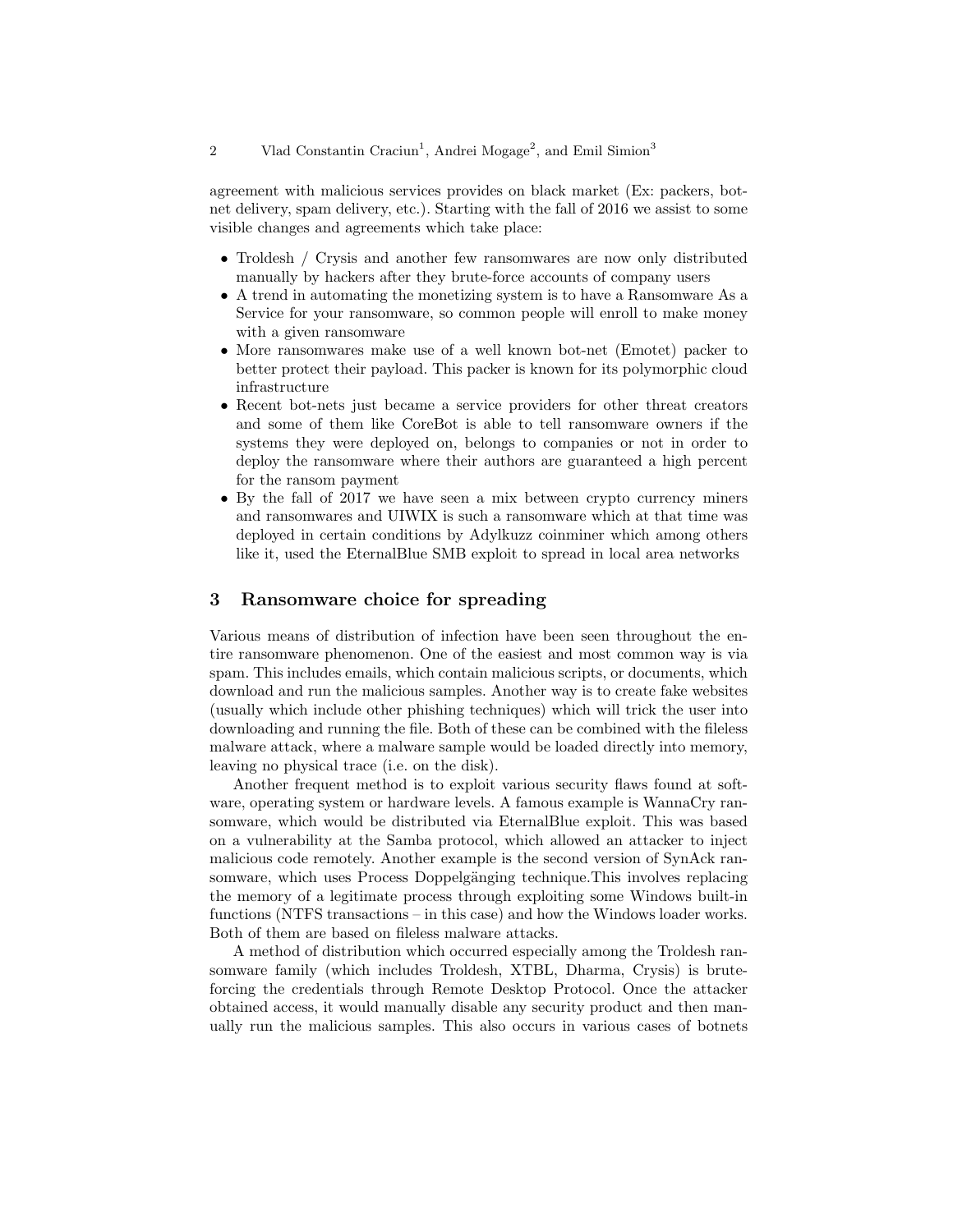and/or coin-miners. What is interesting is that only on various occasions any of these techniques are part of an Advanced Persistent Threat, meaning that the attackers are interested in making as many victims as possible, without restricting their attack to a specific zone or victim. A few exception have been seen on some ransomwares which will not infect victims based on geographic location (i.e. GandCrab excepts Russia IPs).

#### 4 Ransomware choice for encryption

As concluded from our research, most of the ransomwares are using standard algorithms both for encryption (Ex: AES, RSA, Blowfish, RC4) and hashing ( SHA256, MD5). What is interesting is that there is a high percent (above 80%) of those who prefer standard libraries, such as OS API or OpenSSL and only a few choosing to have proprietary implementations like Salsa, ChaCha, or slightly changed common algorithms like AES512.

We identify about 4 different key management types among all ransomware families:

- Downloading a secret key/key-stream, to globally encrypt all user files
- Creating a random key to encrypt all user files and uploading it to a server
- Using a constant shipped key easy to recover by reverse-engineering the binary sample, or easy to break encryption algorithms
- Using a shipped RSA public key to encrypt random generated AES keys used for file-encryption
- Using ECDH method (only a few cases)

There is a small number of ransomwares which prefers to upload or download their keys, because it is difficult for the author to ensure that the server will be online at the time of encryption. The bad guys will not risk to get discovered by the authorities by leaving public-available servers which could be sized for investigations. They also cannot risk to encrypt user files without making sure that they can correlate a key with an affected user. However, we have a few such cases described in Table-1 and one of them will be further described in Corner cases section.

| Ransomware name Key exchange Encryption |                  |                                     |
|-----------------------------------------|------------------|-------------------------------------|
| ACCDFISA                                | Upload           | Password Protected Rar SFX archives |
| HiddenTear                              | Upload           | AES256                              |
| LockCrypt                               | Download         | Custom block-cypher                 |
| $\mathbf{m}$ $\mathbf{m}$               | LET <sub>1</sub> |                                     |

Table-1 : [Threat-Owner] Key sharing mechanism

There is a higher preference for local key generation instead of using a key obtained by other means, which we will discuss soon, due to its increased security and transparency for ransomware creators. Many of the ransomwares who locally generate the encryption key are either using some secure key generator algorithms available in OS API or OpenSSL, deriving a SECP elliptic curve master key, or using an insecure key generator, which can lead to a breakable key as seen in Table-2.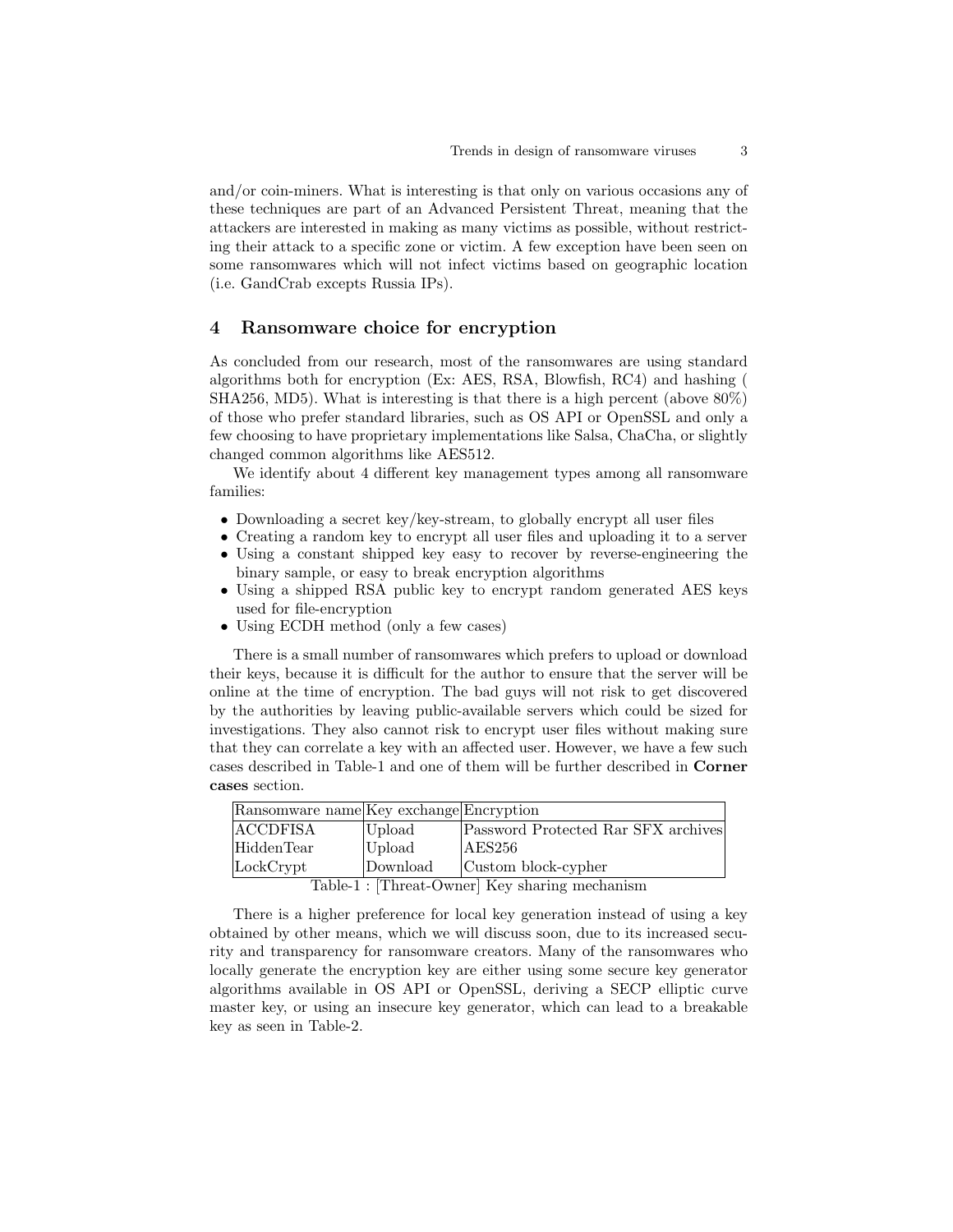| Ransomware name Encryption |               | Key                                          |
|----------------------------|---------------|----------------------------------------------|
| OpenToYou                  | RC4           | Hardcoded Plain-text key                     |
| Annabelle                  | <b>AES</b>    | Hardcoded Plain-text key                     |
| Nemucod                    | Cyclic XOR    | Hardcoded Plain-text key                     |
| Amnesia                    | AES128, CBC   | Time (C rand() function)                     |
| Globe V3                   | AES256, ECB   | Time (C rand() function)                     |
| Nemesis                    |               | AES256/512, ECB,CBC Time (C rand() function) |
| Xorist                     | TEA / XOR     | Time (C rand() function)                     |
| Xmas                       | <b>CUSTOM</b> | Time (C rand() function)                     |
| LeChiffre                  | BlowFish      | Hardcoded and User-Info                      |
| Petya                      | Salsa20       | $\secp192k1$                                 |

4 Vlad Constantin Craciun<sup>1</sup>, Andrei Mogage<sup>2</sup>, and Emil Simion<sup>3</sup>

Table-2 : Ransomwares using weak key generator or weak encryption

The ransomware families using proprietary encryption algorithms usually prefer easy to revert light XOR operations or RC4 encryption with low-security key generators or even worse, with plain-text keys. Table-2, Fig. 1 and Fig. 2 reveals something about the encryption mechanisms available in Nemucod and OpenToYou ransomwares. The recovery of files affected by these ransomwares is possible not because of the weak-keys involved, but because the encryption algorithms are breakable. For OpenToYou ransomware, it is sufficient to have a pair of encrypted and not encrypted files to recover all the affected files, because we know that RC4 function actually applies a xor operation between a keystream and the actual data allowing the recovery of the key-stream from a pair of {encrypted, original} pieces of data.

We already know that for RC4 encryption, the following affirmations will lead us to decrypt any file starting from a pair of encrypted and not encrypted files, because the Key Stream can be computed using two different methods:

> $RC4 = \{P, KS, KSA, I, O\}$  $P-password$ KS−Key Stream KSA−Key Stream Generator Algorithm I−Input data O−Output data

Given the above description and knowing that  $KS = KSA(P)$ , we can encrypt I with KS, obtaining  $O = KS \oplus I$ . However having I and O can lead us to a valid KS, without knowing P, because  $KS = O \oplus I$ 

The most of the ransomware families nowadays will choose for RSA / ECDH key exchange mechanisms because they are more secure. They also ease the entire key-management, leaving the hacker with a map of user IDs and RSA keys used for encryption. The ransomware authors only require for the affected users ID, to get their correct decryption keys. There are a lot of sub-cases of using this type of keys, but all of them fall back to the same mechanism of having RSA to encrypt some symmetric encryption keys and not the actual user data. Most of the RSA keys range from 1024 to 4096 bits and there are a few mistakes of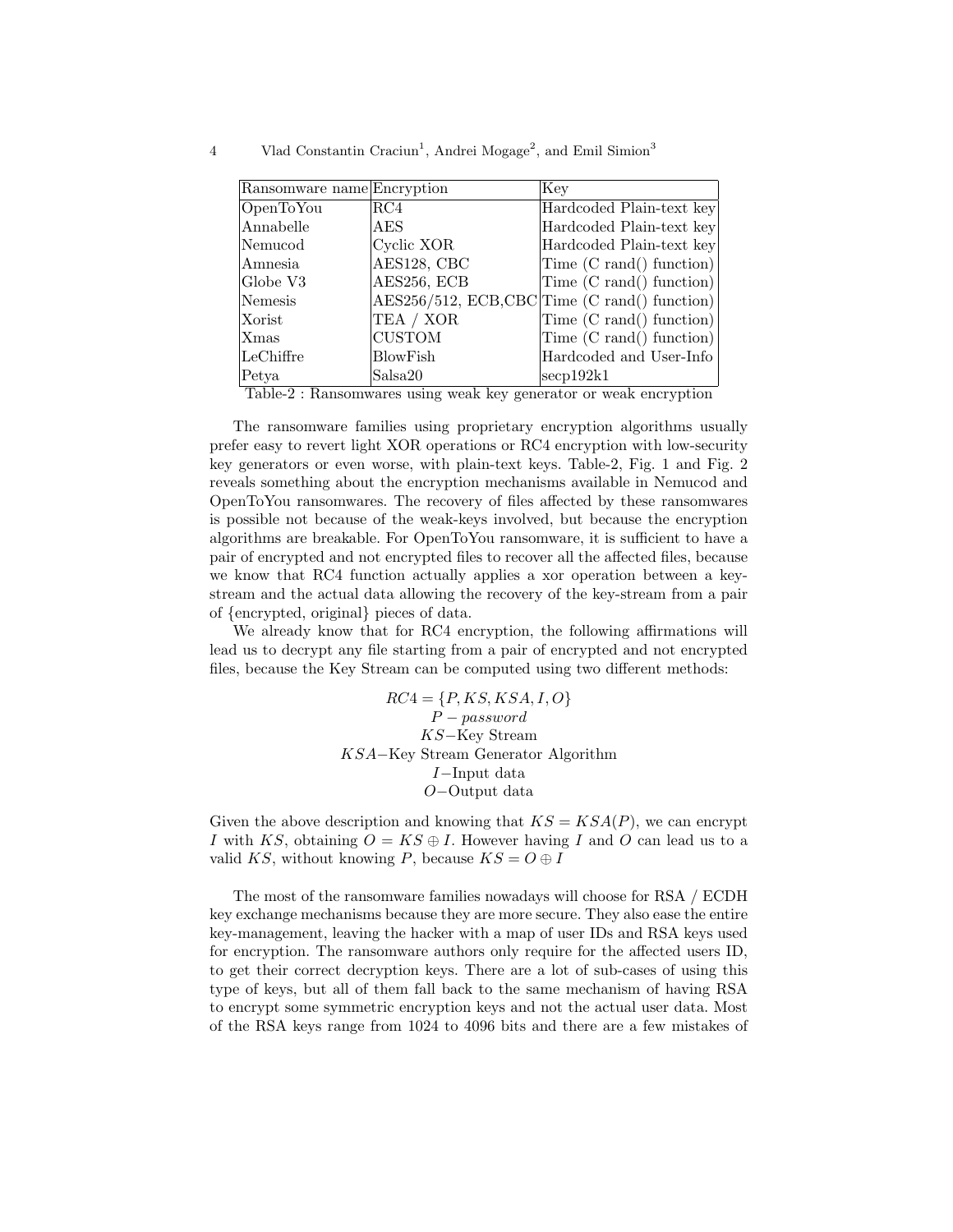

Fig. 2 - Block of zero encrypted bytes with RC4 (OpenToYou)

keys less than 1024 bit which have been broken. As far we have seen about three slightly different RSA layering, considered by ransomwares:

- 1. shipped RSA public key to encrypt a global AES key. AES key is used to encrypt the user data
- 2. shipped RSA public key to encrypt random AES keys, AES key is generated for each file to be encrypted
- 3. shipped RSA public key A to encrypt another random generated RSA private key B. The RSA public key B is used to encrypt random AES keys for each file. The encrypted RSA private key B is stored on user system ready to upload and decrypt on ransomware-owner servers

The third RSA layering is actually used by the WannaCry ransomware and some of its successors. The ransomware owners secure that way their private keys and do not expose them to users which pay the ransom. Obtaining the A private key is not possible. This is a multi layer RSA introduced to deal with cases where an affected user paying the ransom could share the received private keys with other users affected by the same binary. Troldesh/Crysis ransomware creators, for instance will provide a binary file containing a RSA private key after paying the ransom, which will actually decrypt about 15 different subversions. Those who run these businesses are aware of the fact that multiple users can get affected by the same ransomware binary, so they need a way to keep secret their keys when users pay the ransom and the same tine to minimize the hacker-user interaction or their servers availability. Table-3 reveals a couple of ransomwares using the RSA key encryption with their preference for one of the above 3 mentioned RSA layering.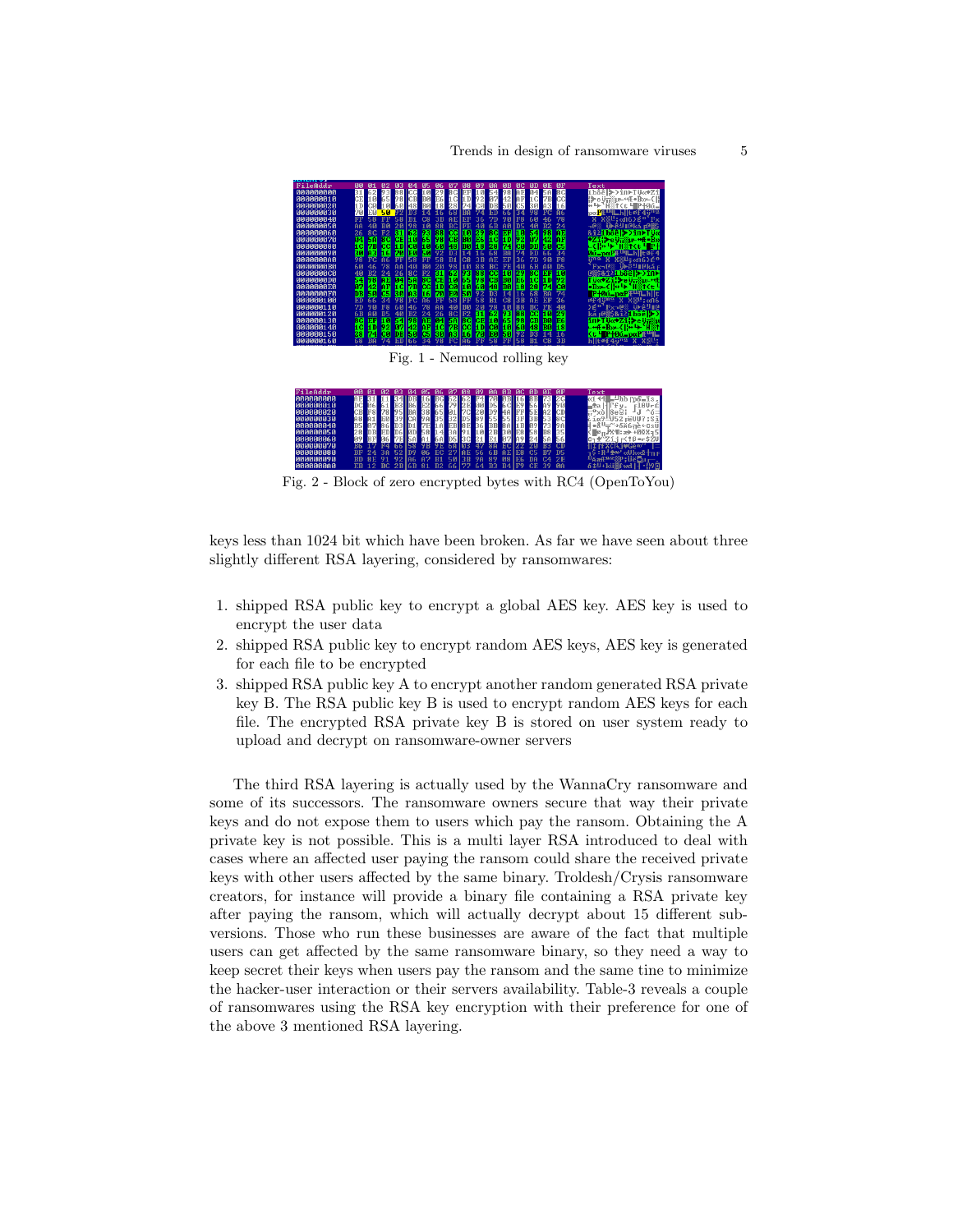6 Vlad Constantin Craciun<sup>1</sup>, Andrei Mogage<sup>2</sup>, and Emil Simion<sup>3</sup>

| Ransomware name RSA Key count    |   |  |  |  |
|----------------------------------|---|--|--|--|
| Troldesh / Crysis                |   |  |  |  |
| GlobeImposter                    | 2 |  |  |  |
| WannaCry                         | 3 |  |  |  |
| Rapid                            | 3 |  |  |  |
| Table-3 : RSA key count / threat |   |  |  |  |

There are a few ransomware families which use ECDH for key exchange. We tend to consider any ransomware using RSA or ECDH to be unbreakable, however about 2 years ago in May 2016, a researcher found that TeslaCrypt ransomware (first two versions) which used ECDH, was breakable because of the key encoding mechanism. We believe that authors wanted to store 1024 bit public keys inside the encrypted files, but they actually stored the 1024 bit key as ASCII hex, reducing the keys to 512 bit. Some of these keys are breakable in about seconds using factoring tools like Yafu and Msieve. The authors updated this weakness in their 3rd and 4th ransomware version. While Fig. 3 reveals an actual 512 bit hex-ASCII key stored in an encrypted file, Fig. 4 is a snapshot taken from an actual factorization of that key.



Fig. 3 - 512 bit public ECDH session key - TeslaCrypt

```
Msieve v. 1.52 (SVN 958)
Mon Jun 27 21:16:27 2016
random seeds: 827f7e10 64a7d24e
factoring
-<br>|4827120231746941627277871122529816642282088401040156708805731338505538063829718699894
751449816730588996387548521007853946714364905056199367398690986361785 (154 digits)
pl factor: 5
p2 factor: 11
p2 factor: 19
p2 factor: 41
p2 factor: 79
p2 factor: 79
p5 factor: 30773
p10 factor: 1764861389
prp11 factor: 24606022423
prp34 factor: 3285322147279992991707207373888759
prp38 factor: 18440853927954741005957446698775339637
prp51 factor: 222973341931983505688879056180168807955140071025721
elapsed time 03:52:12
```
Fig. 4 - Factoring the above key with Yafu on a i7 CPU, 8 threads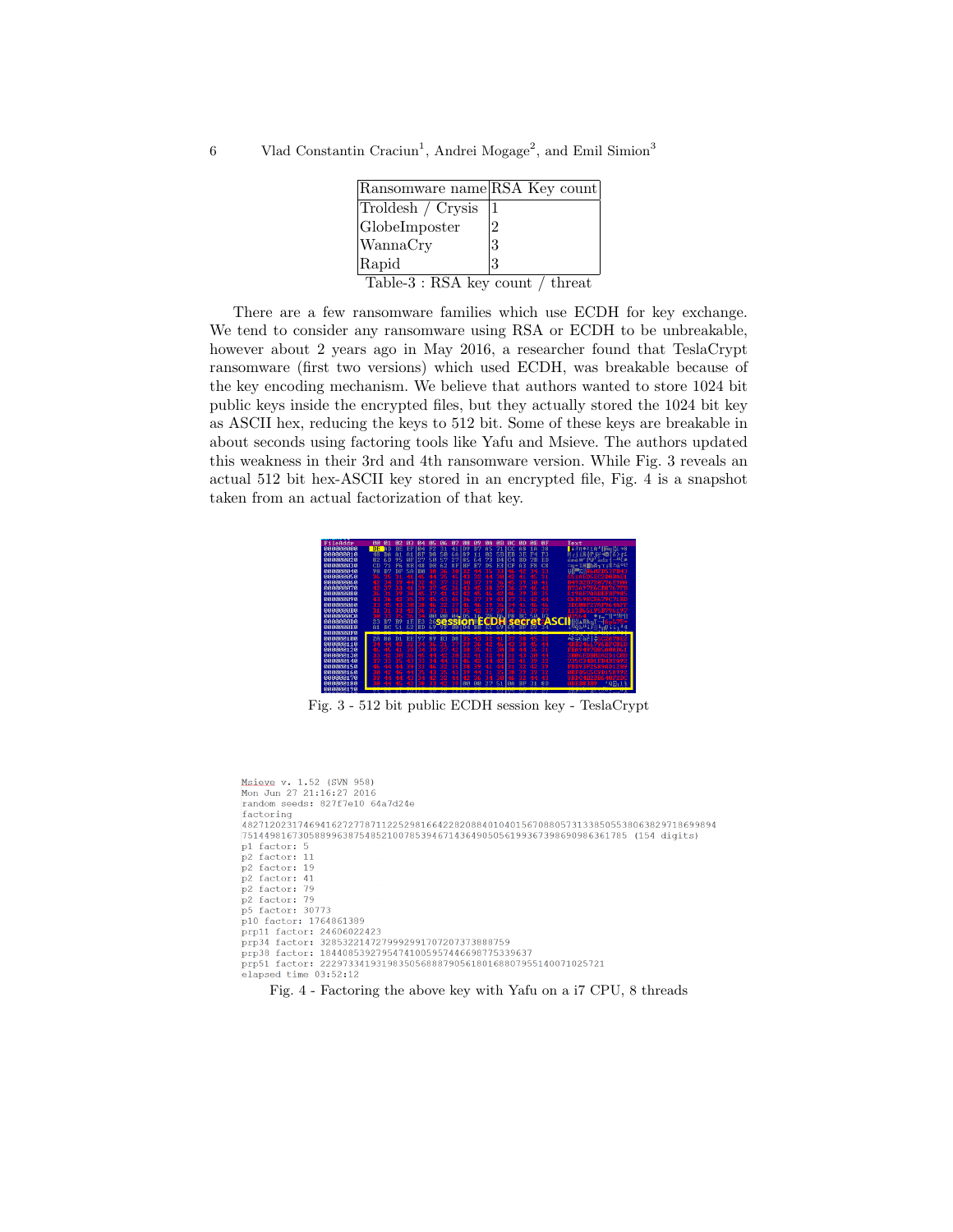# 5 The environmental advantage

To ensure that file recovery is not possible and the ransomware will execute in most operating system environments, ransomware owners must be aware of the environment where encryption will take place, how it looks like and how can be tuned to help them with the encryption. On Windows operating systems, a ransomware will not start the encryption process until the vssadmin service is not disabled as a preceding step. This service is used for shadow volume copies such that lost data can be recovered if the disk has enough free space. Other ransomwares like GobeImposter which are more recently spread through RDP brute-forced accounts are created to auto-cleanup the author intervention and removes some event-logs and RDP logs after the execution ends. The environment is most of the time vulnerable to certain behaviors, be it an application vulnerability (MS Office Word memory corruption CVE-2018-0802), an administrative weakness (unauthorized installation of WMI scripts/services, unauthorized uninstall of security products) or an operating system kernel vulnerability like MS17-010 first exploited by WannaCry back in 2017. Below there are a few special cases of ransomwares taking advantage of the environment and/or other open-source tools.

• AVCrypt make use of WMI commands to uninstall Emsisoft security product:

cmd.exe /C wmic product where ( Vendor like "%Emsisoft%") call uninstall /nointeractive & shutdown /a

- SamSam/Samas ransomware uses Active Directory on Windows servers to query users and then uses them to spread over the Local Area Network. The ransomware is also able to exploit a vulnerability in Boss JMX-Console to bypass authentication.
- NotPetya / Petwrap / BadRabbit make use of Mimikats tools to grab user credentials from operating system internal tables and use them to spread the threat over the network.

#### 6 On ransomware-creators skill-set

One major observation found among the entire ransomware phenomenon is that the authors or attackers rarely have good or even decent cryptography knowledge. Various indicators were found to support this claim:

- Ransomwares such as Xmas, Xorist, Bart, Globe generate an encryption key for AES using the random() function from C. This leads to an easy recoverable key, by having a generation space of 232 bits, which can be brute-forced in a reasonable time.
- Encryption using CBC mode having the Initialization Vector equal to 0. While this does not always support the key recovery, it makes the encryption process less secure and, in combination with the previous point, makes the recovery process even faster.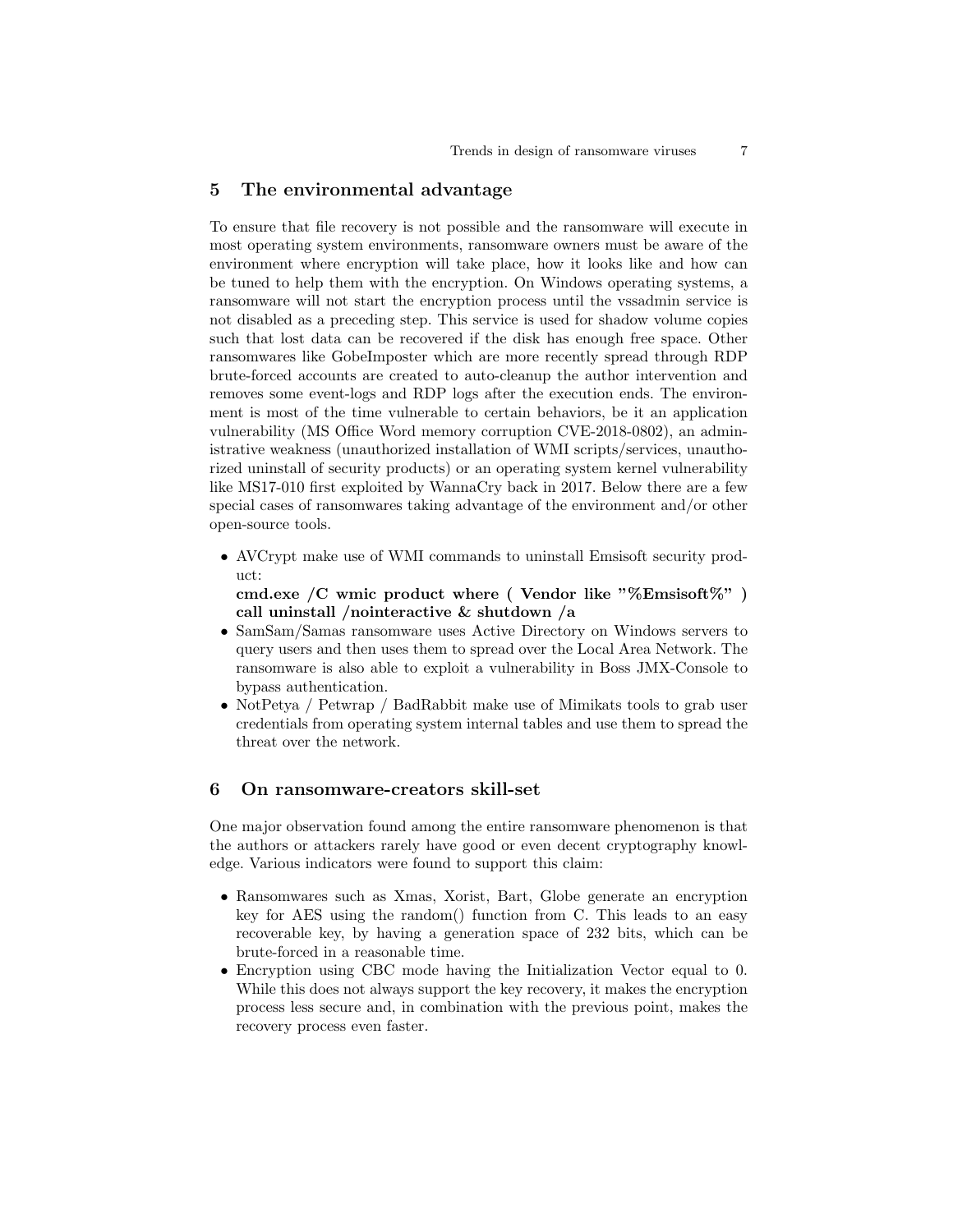#### 8 Vlad Constantin Craciun<sup>1</sup>, Andrei Mogage<sup>2</sup>, and Emil Simion<sup>3</sup>

- Flawed implementation: some authors try manually to implement an encryption scheme and do not take all security measures, resulting in a possible exploitable scheme. Such a case can be seen in some versions of Nemesis ransomware, where the author tried to implement a version of AES based on 512 bits length of both encrypted block and key. A similar case is the first version of Petya (Red Petya) which implemented a custom Salsa20, explained in [4] which use 32 bit words in the proposed design, but only 16 bit words in Red Petya implementation, because the boot-loader, encrypting disk sectors, worked in 16 bit mode. The authors patched this issue in Green Petya and more recent versions like BadRabbit which use 32 bit boot-loader code.
- Using a static key and a basic encryption scheme with no or little cryptographic properties. Such an example can be found in PCLock, Nemucod, OpenToYou, where a static key was used in a basic XOR scheme.
- Using simple, exploitable verifications: Cryp0l0cker, for instance, used to make a request on blockchain.info using a hardcoded BTC address in order to check whether the victim has paid. Once it received the confirmation, it started to decrypt the files. Therefore, manually modifying the address to one which already has the minimum of request bitcoins, will trick the ransomware into decrypting the files.
- Exploitable services: once the ransom payment has been completed, some ransomwares would query a service where they would send the user key and download the decryption. Therefore, anyone who knew a victim's key could make the request and obtain the decryption key.
- Damaging the files: cases have been seen where the ransomware would faulty encrypt or write the encrypted data and, therefore, make the data irrecoverable. GandCrab, for instance, would use the SetFilePointer in order to move the file pointer to overwrite the clear data with the encrypted one. However, the lpDistanceToMoveHigh parameter, which specifies "A pointer to the high order 32-bits of the signed 64-bit distance to move" wasn't used, which leads to the function to fail if the purpose is to move the pointer more than 2 GB. Therefore, the file pointer would not be properly moved and data would be lost.
- Memory persistence : Some ransomwares generate a local key which will be used to encrypt the entire system and will be kept in memory for the entire process. However, some of them will not exit once all system's files are encrypted (so the key will be deleted) and will continue to scan for new files. Therefore, anyone with system access can dump the entire memory of the process and obtain the key from there.

## 7 Corner cases

We believe that the ransomware encryption touches a few corner-cases which can be exploited both by the up-coming technologies and math development the same time. We will refer to 2 special cases of encryption, based on RSA1024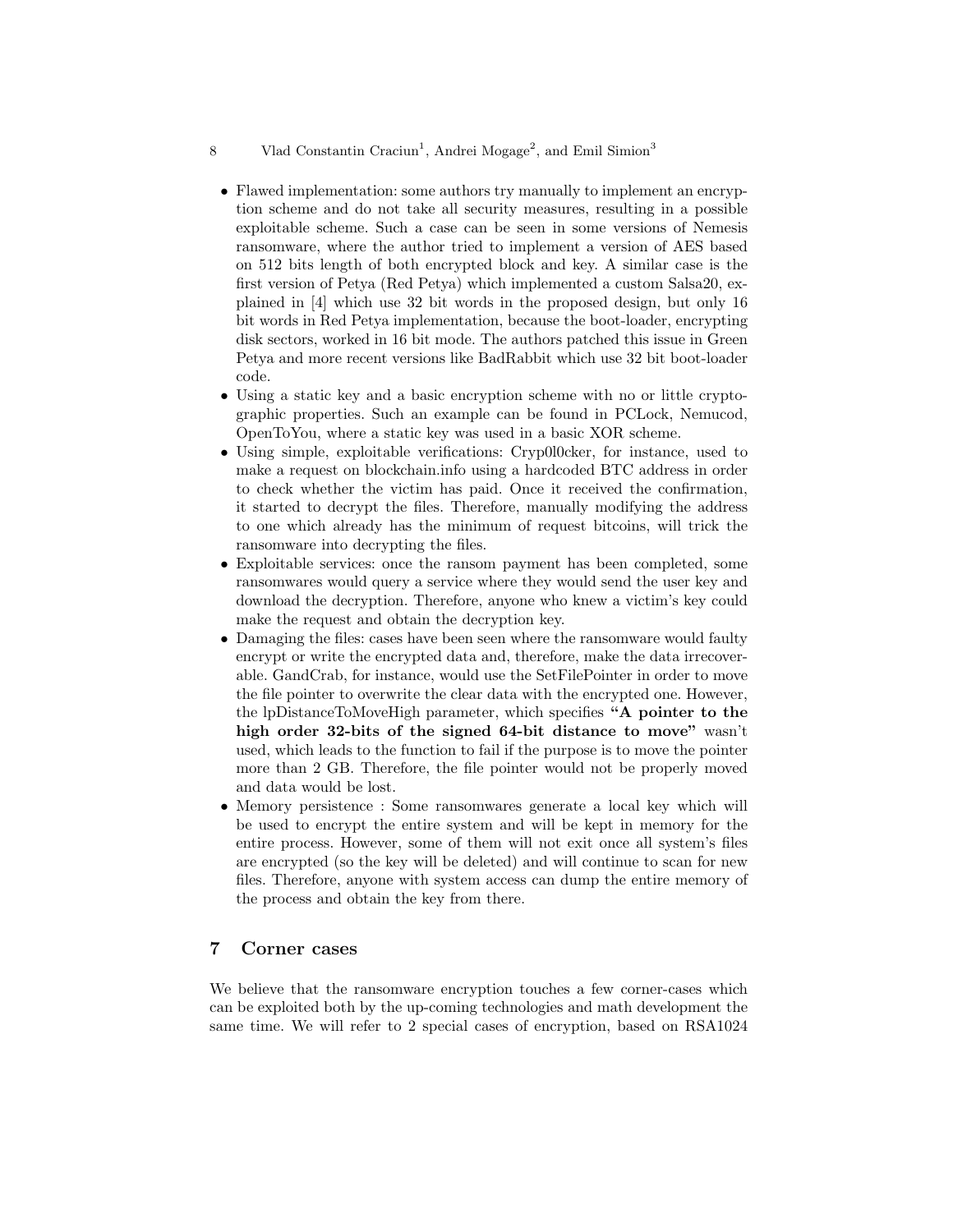keys which might be breakable in the near future and some custom encryption mechanisms which could be braked using tools like Z3 Theorem Prover / Solver.

1. RSA1024

RSA1024 keys can already be broken using special hardware like SHARK explained in [3]. The problem is that the implementation requires a lot investment (20-30 M\$) and the time is not too short with all this.

We also presume that quantum computing along with mathematical advancements will make these keys easy to break in the near future.

2. Custom encryption using Theorem Prover / Solver A couple of threats (LockCrypt ransomware , ShadowPad botnet) are using block-chain encryption based on 64 bit keys or pairs of 32 bit keys. Our research using Z3 Solver from Microsoft, proves that knowing the first 16-32 bytes of the output can lead to a corresponding equation system which might give us the decryption key without actually attempting a full brute-force.

The below piece of code is an example of encrypting a chunk of data using 2 x 32bit keys, in a block-chain meaner:

```
for (i = 0; i < 0xFB44; i++)2 {
3 unpacked [i] = \text{key} \land shellcode_encrypted [i + 4];
4 \text{ key} = 0 \text{x} \text{C} 9 \text{B} \text{E} D 351 \times \text{ROL} (\text{key}, 16) - 0 \text{x} 57 \text{A} 25 \text{E} 37 ;5 }
6
```
Unfolding the first few steps of this encryption process, based on a few bytes that we know to be encrypted will result in:

```
1 \quad \text{iters } [0] = 0x340D611E;i \text{ terms } [1] = \text{key2 + key1 * ROL}(0x340D611E, 16);3 iters [2] = \text{key2} + \text{key1} * \text{ROL}(\text{key2} + \text{key1} * \text{ROL}(0 \times 340\text{D}611\text{E}),16), 16;
      \text{iters } [3] = \text{key2} + \text{key1} * \text{ROL}(\text{key2} + \text{key1} * \text{ROL}(\text{key2} + \text{key1} * \text{z}))ROL(0x340D611E, 16), 16), 16);
5
```
And the coresponding Z3 bit-vector assertions will be:

```
1 ( declare –const key1 ( BitVec 32))
2 ( declare –const key2 ( BitVec 32))
3 ( assert (= (bvand #x340D611E #x000000FF) #x0000001E))
   (assert ( (bvand (bvadd key2 (bvmul key1 (bvadd (bvshl #x340D611E \#x00000010) (bvlshr \#x340D611E \#x00000010))) #
     x0000000FF #x000000E6)
```
# 8 Quantum cryptography

5

As quantum computing becomes more and more closer to reality, the problem of quantum cryptography arises. Despite the fact that a theoretical theorem has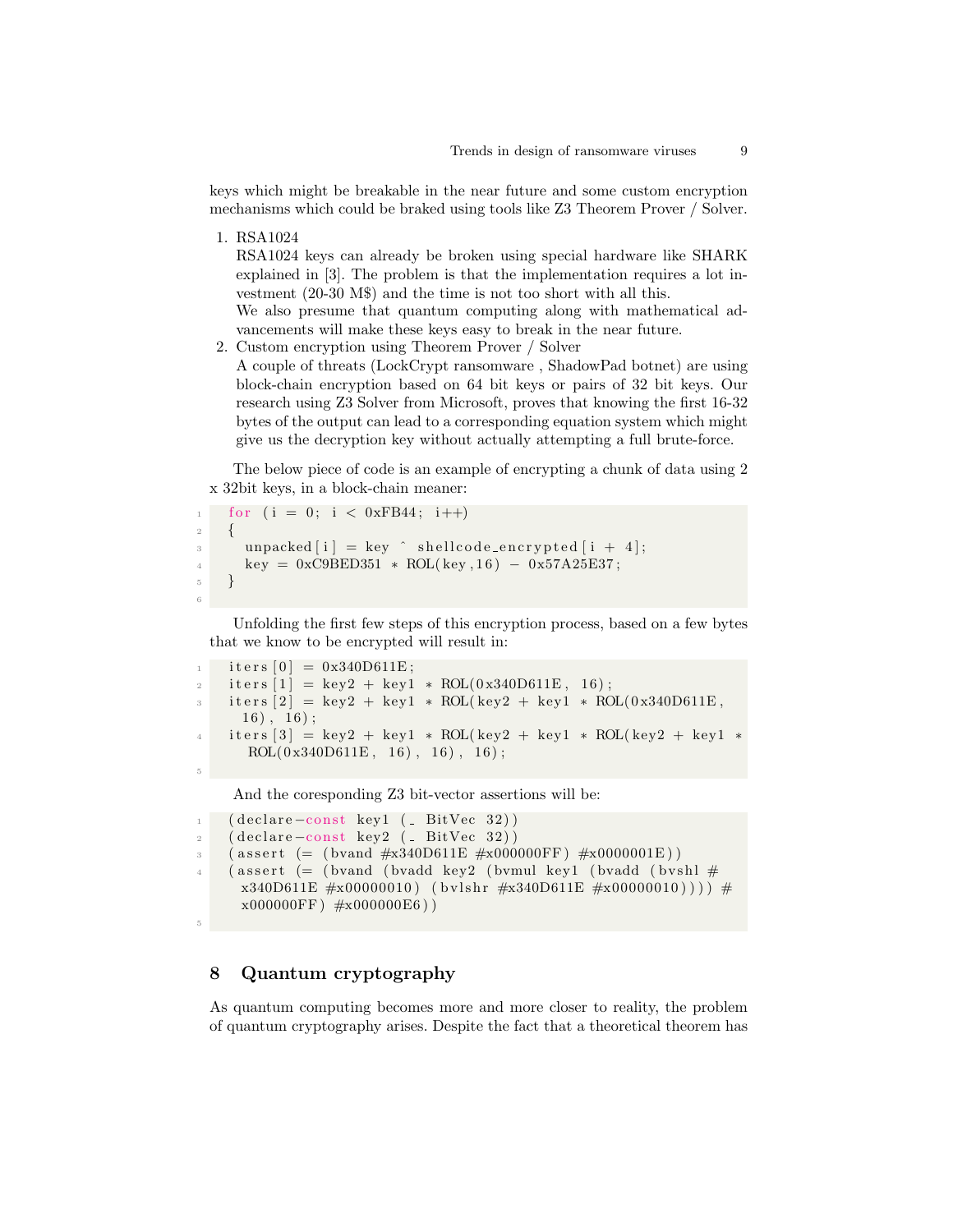#### 10 Vlad Constantin Craciun<sup>1</sup>, Andrei Mogage<sup>2</sup>, and Emil Simion<sup>3</sup>

proven that a quantum computer cannot perform general arbitrary computation, it can be used to access specific quantum states and perform operations that are similar. As theoretically proven, a quantum computer can perform calculations much more quickly than a classical one and, thus, can attack most of current encryption schemes.

To prevent this, researchers are working on post-quantum or quantum-resistant cryptography[5], which provides encryption schemes, most of them based on public-key algorithms, secure against quantum attacks. A way of sharing an encryption key through a quantum network is via quantum key distribution[6], which allows sharing a key between two parties without having to rely on a third one. Current popular schemes are not resistant to quantum attacks mainly because they rely on difficult mathematical problems, such as discrete logarithm, integer factorization, elliptic-curve discrete logarithm, quadratic residuosity problems.

However, once quantum cryptography will be practically implementable, everything we currently know as security will be shifted. Obviously, the malicious software will be changed as well. Therefore, this bring the possibility of quantum malware or, more closer to the subject, quantum ransomware. One can only assume what such a concept implies at this point in time. Despite the security measures that will be taken, it is highly possible that the quantum computer will be somehow exploitable. Therefore, an attacker might build a quantum malware that performs similarly to a ransomware, but based on quantum cryptography. What is more, other scenarios imply altering the quantum states, altering a system through "illegally" entaglements, perform quantum distributed attacks (similar to DDoS), etc.

# 9 BadRabbit ransomware – case study

BadRabbit, like its predecessor NotPetya/PetWrap make use of disk encryption and tools like mimikatz to break user credentials and move forward on all possible computers inside a network. It also make use of RDP exploit, but a slightly different version of EternalBlue - EternalRomance. Table-4 reveals a serie of network shares, users and credentials preloaded with the binary: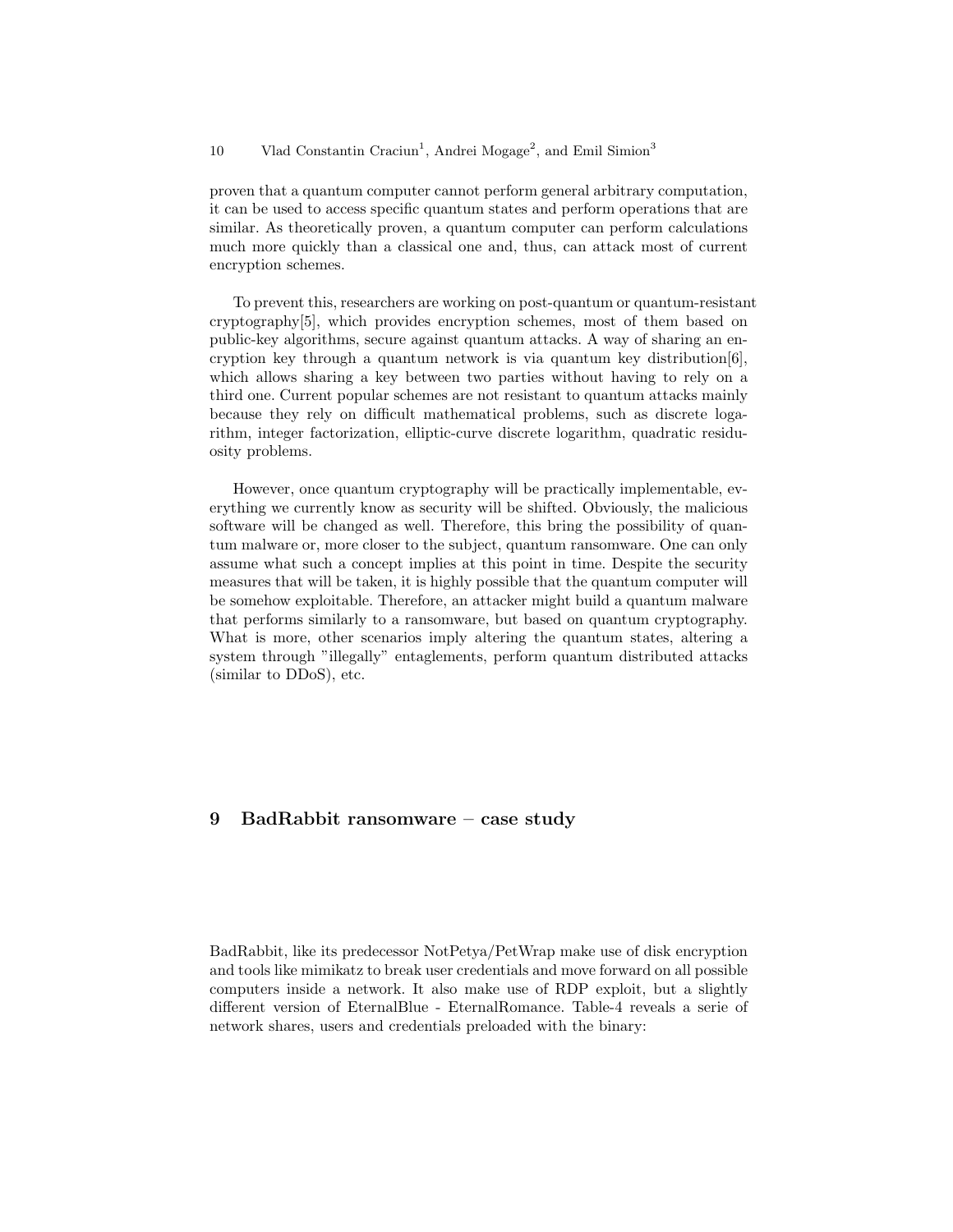| Network Shares User names |                      | Passwords        |
|---------------------------|----------------------|------------------|
| wkssyc                    | user                 | god              |
| svcctl                    | guest                | secret           |
| scerpc                    | work                 | password         |
| srvsvc                    | root                 | test123          |
| samr                      | Admin                | 777              |
| spoolss                   | Administrator qwerty |                  |
| ntsycs                    | Test                 | 123456           |
| netlogon                  | rdp                  | 123321           |
| sarpc                     | support              | uiop             |
| eventlog                  | manager              | administrator123 |
| browser                   | alex                 | test             |
| atsvc                     | ftpuser              | adminTest        |

Table-4 : BadRabbit brute-forced network and user names

To simplify the bootloader code for Salsa encryption, this new version switches to Protected Mode 32 bit using 32 bit aligned data, excluding this way special computations to deal with 32 bit from 16 bit mode. The interesting facts about BadRabbit are its true promise that files can be recovered, because we know that its predecessor NotPetya was a wiper, the preference for EternalRomance and the authors preference for characters of Game of Thrones:

```
_{1} schtasks /Delete /F /TN rhaegal
2 schtasks / Create / SC once / TN drogon / RU SYSTEM / TR
```
#### 10 Conclusions

3

These being said, what it started as a Proof of Concept, ransomware became one of the biggest sources of revenue. What is more, ransomware authors seem to try to keep up the pase with the ongoing security products. The more the security systems improve, the more "smart" ransomware spreading and infecting techniques become. And, as previously mentioned, once quantum computers can be used, more or less, in practical issues, the entire industry might change.

# References

- 1. J. Bates, "Trojan Horse: AIDS Information Introductory Diskette Version 2.0," In: Wilding E, Skulason F (eds) Virus Bulletin. Virus Bulletin Ltd., Oxon, England, Jan., pages 3–6, 1990
- 2. Adam L. Young and Moti M. Yung. Cryptovirology: Extortion-based security threats and countermeasures. In Proceedings of the 17th IEEE Symposium on Security and Privacy, pages 129-141.IEEE,May 1996
- 3. Kleinjung Thorsten, Aoki Kazumaro, Franke Jens, Lenstra Arjen K., Thomé Emmanuel, Bos Joppe W., Gaudry Pierrick, Kruppa Alexander, Montgomery Peter